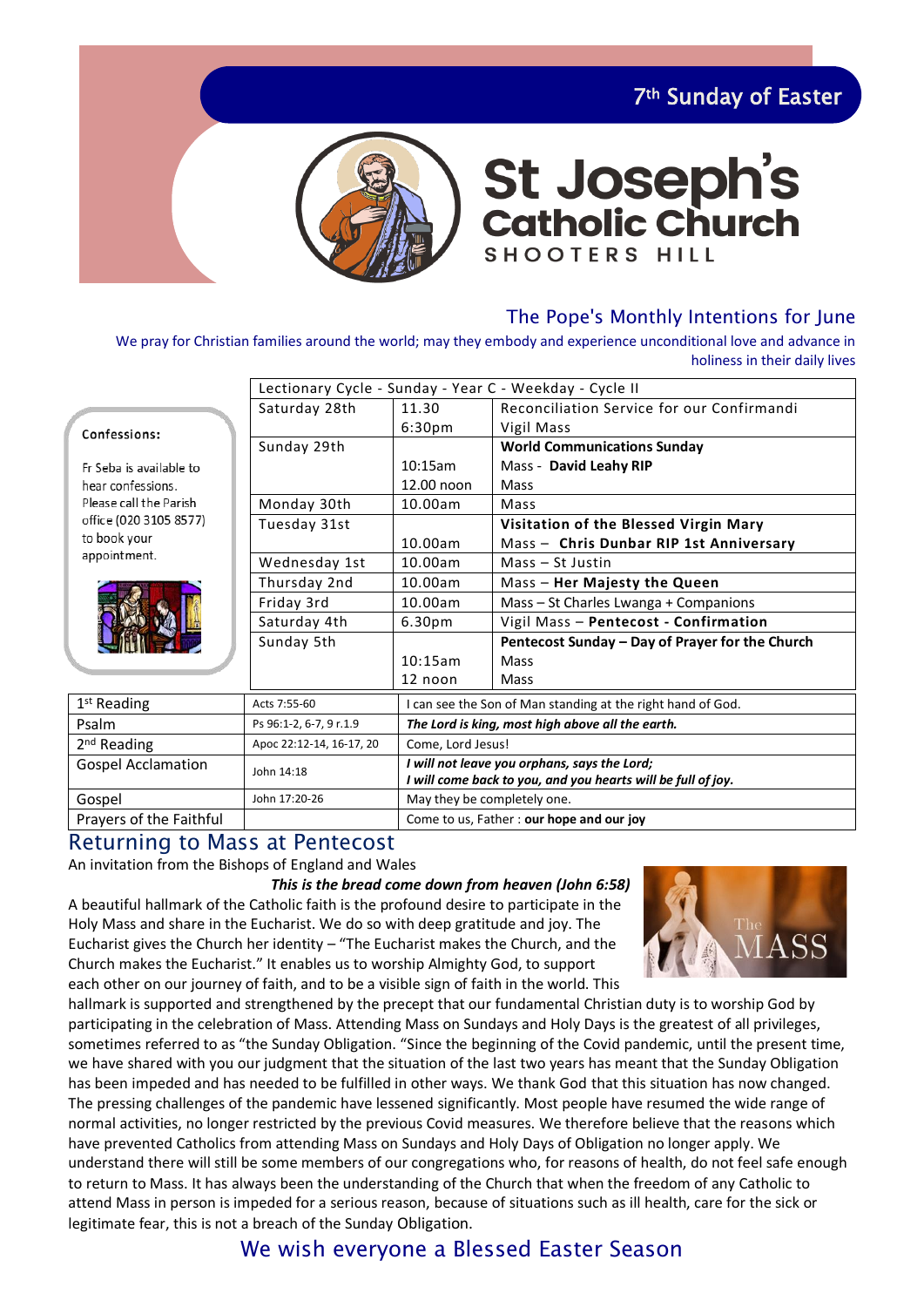

### Mass to celebrate the 40th Anniversary of the visit of Pope John Paul II at the Metropolitan Cathedral Church of St George

Archbishop John Wilson will celebrate Mass on 28th May 2022 at 12.30 pm to mark the 40th Anniversary of the visit of Pope John Paul II in May 1982. During the Pope's sixday tour of the UK, he visited the Cathedral to anoint the sick, stating: *"I want you to know how I have looked forward* 

*to this meeting with you, especially with those of you who are sick, disabled or infirm. I myself have had a share in suffering and I have known the physical weakness that comes with injury and sickness."*

Archbishop John will also anoint the sick, just as Pope John Paul did 40th years ago.

The Cathedral has invited two representatives from each parish to attend the Mass, but all are welcome and the service can also be viewed online.

There is also exhibition about the Pope's visit at the Cathedral between 16th - 30th May

# Life in the Spirit Seminars

All are warmly invited to prepare for Pentecost with a series of seminars presented jointly by the Archdiocese of Southwark Catholic Charismatic Renewal Team and the Agency for Evangelisation and Catechesis.

Deepen your understanding of the work of the Holy Spirit in your life by participating in the Life in the Spirit Seminars, organised by the Southwark Agency for Evangelisation and Catechesis with the support of the Southwark Charismatic Diocesan Service of Communion.

This free seminar series will take place online over five Tuesday evenings between 10th May-14th June 2022 from 8 pm-9.30 pm

In addition, a Pentecost Retreat Day will take place at Aylesford Priory Saturday on 4th June. Places will be limited so booking in advance is essential. Participant's booklet £4.50 incl p&p available from www.goodnewsbooks.co.uk

Tuesday 10th May 2022 God's Love **Allegra Mutanda** Tuesday 17th May 2022 Salvation Michelle Moran Tuesday 24th May 2022 New Life Fr Peter Morris Saturday 4th June 2022 RETREAT DAY (in person) Fr Paschal Uche Tuesday 7th June 2022 Growth Joan Fernandes Tuesday 14th June 2022 Transformation Gerard Pomfret Tuesday 21 June 2022 Bonus Session Details to be announced

More details fro[m https://www.rcsouthwark.co.uk](https://www.rcsouthwark.co.uk/)

Confirmation on Pentecost weekend at the 6.30pm vigil Mass 30 young parishioners will receive the sacrament of Confirmation and we will welcome Fr David O'Malley – Rector of the Salesians of Don Bosco (SDB) in the UK to administer the sacrament, along with Brother Steven Lloyd who is in priestly training. The Salesians are a religious congregation in the Catholic Church, founded in the late 19th century by Italian priest Saint John Bosco to help poor children during the Industrial revolution. The Confirmandi spent their retreat day with the Salesians whose mission it is to be signs and bearers of the love of God for young people, especially those who are poor.

Please keep the Confirmandi in your prayers as their preparation for this day draws to an end but their faith journey to spread the Good News continues.

Without the dedication of our two Catechists this Confirmation would not have been possible.

Please ask the Lord before the Blessed Sacrament if this is the next obligation in **your** faith journey to fulfil the promises of your Baptism and to take up the call to help your fellow young parishioners in their mission in the years to come



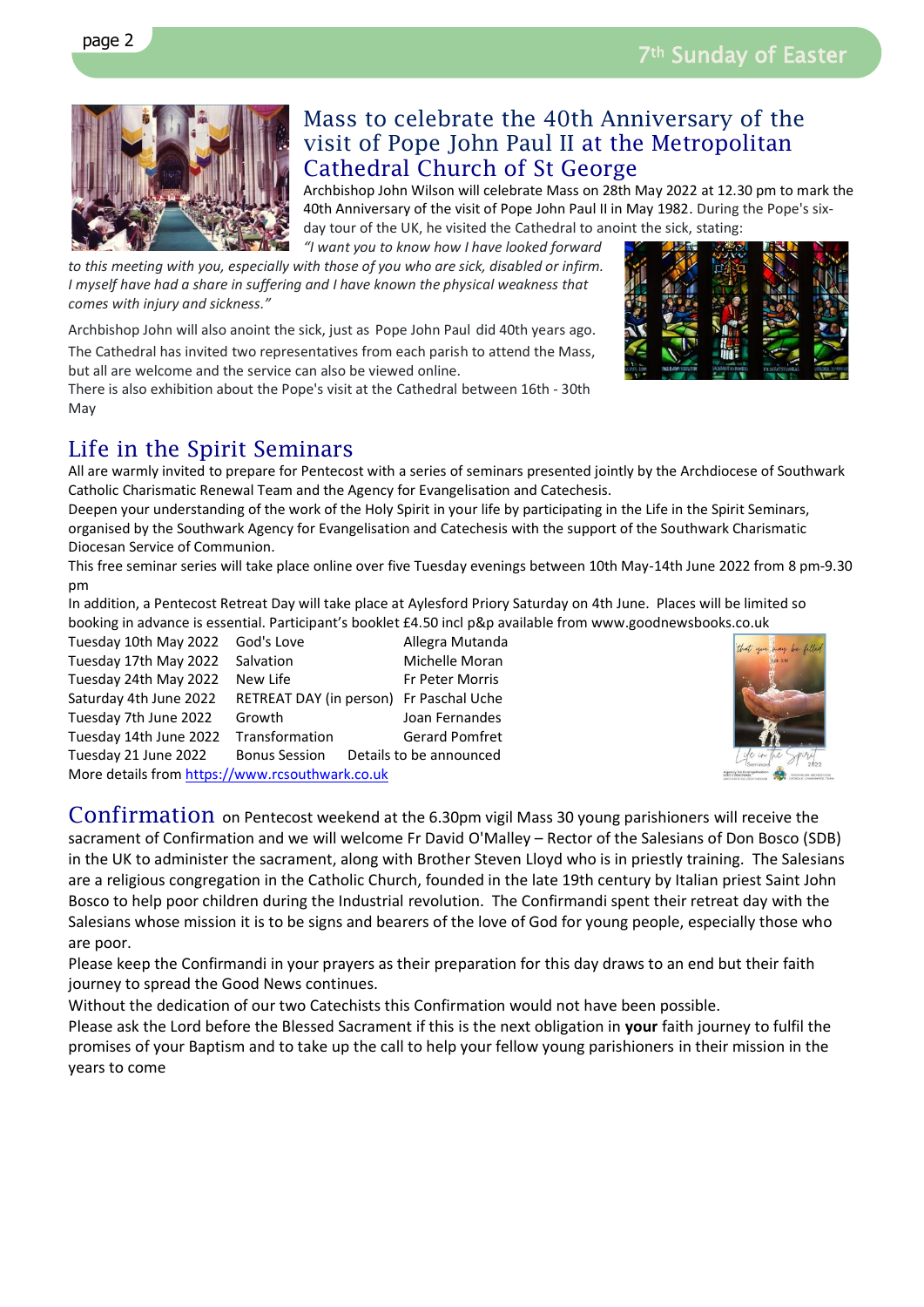# Our Lady of Lugansk pray for all in Ukraine

Loving God, We pray for the people of Ukraine, for all those suffering or afraid, that you will be close to them and protect them.

We pray for world leaders, for compassion, strength and wisdom to guide their choices. We pray for the world that in this moment of crisis, we may reach out in solidarity to our brothers and sisters in need.

May we walk in your ways so that peace and justice become a reality for the people of Ukraine and for all the world. Amen.

7<sup>th</sup> Sunday of Eas

Queen's Platinum Jubilee The Bishops' Conference establishes that, at all Sunday Masses on 4-5 June 2022, each parish prays for Her Majesty the Queen to mark her Platinum Jubilee by including an intention in the Prayer of the Faithful and by reciting at the end of Mass (after the Prayer after Communion and before the Final Blessing) the *Prayer for the Quee*n.

World Meeting of Families **The tenth World Meeting of Families** (WMoF) celebrating family life will



take place between June 22-26. Held every three years in a different city across the world each time, the WMoF was originally launched in 1994 by Pope St John Paul II. That year was declared 'International Year of the Family' by the United Nations. Although centred on Rome, the main focus of WMoF 2022 will be on dioceses around the world, each with their own programme of local events taking place in churches across the

globe. Here in the Archdiocese of Southwark, individual deaneries and parishes will be

organising their own family-orientated events and celebrations to mark WMoF 2022 <https://www.rcsouthwark.co.uk/mission/marriage-and-family-life/the-marriage-and-family-life-team>

Our Repository Very many thanks go to Lyn for volunteering to take over the running of the repository

# Job Vacancies

**Secretary to Episcopal Vicar for South East London and Commissions for Racial Equality and Education** This is initially a 12 month contract for 3 days per week, based in Blackheath to support the newly created

Episcopal Vicar function. This is a senior secretarial position which requires someone with considerable previous secretarial experience and excellent organisational skills. Must be very self-motivated.

#### **Diocesan Central Services Administrator**

|                                                                                                                                                                                                                              | Based in Bowen House, SE1 this is a full came auministrative position which will provide support for a variety of                                                                                                                                                                                                                                                                                                                                    |                                                                                                                                                                                                                                                                                                                                                                             |
|------------------------------------------------------------------------------------------------------------------------------------------------------------------------------------------------------------------------------|------------------------------------------------------------------------------------------------------------------------------------------------------------------------------------------------------------------------------------------------------------------------------------------------------------------------------------------------------------------------------------------------------------------------------------------------------|-----------------------------------------------------------------------------------------------------------------------------------------------------------------------------------------------------------------------------------------------------------------------------------------------------------------------------------------------------------------------------|
|                                                                                                                                                                                                                              | functions as well as covering reception duties. Must have provided admin/secretarial experience and be very<br>adaptable to St Joseph right in the secret of the Archael<br>the Archangel                                                                                                                                                                                                                                                            |                                                                                                                                                                                                                                                                                                                                                                             |
| <b>Full details of both jobs are available</b><br>(BreseHahwarik.Qaauk) Abo see notice                                                                                                                                       | onWhestDirdcestmewerbsittely\Spiritncieswe\rcholdigcese of Southwark<br>in Enlag begather in Your name<br>With You alone to guide us, make Yourself at                                                                                                                                                                                                                                                                                               | the Archangel                                                                                                                                                                                                                                                                                                                                                               |
| God entrusted his only Son;<br>Gody mail looke bries this identity                                                                                                                                                           | whome in our hearts; teach us the way we will be holding her surfacties in our                                                                                                                                                                                                                                                                                                                                                                       |                                                                                                                                                                                                                                                                                                                                                                             |
| pathslohallrish turer Bedr&aturday o<br>Blessed Joseph, to us too,<br>show yourself a father and<br>guide us in the path of life.<br>Obtain for us grace, mercy<br>and courage, and defend us<br>from<br>every evil.<br>Amen | the month data we emilio-did and let us<br>promote disorder. Do not let ignorance lead<br>us down the wrong path not partiality<br>influence our actions.<br>Let us find in You our unity so that we may<br>journey together to eternal life and not stray<br>from the way of truth and what is right<br>All this we ask of you, who are at work in<br>every place and time, in the communion of<br>the Father and the Son forever and ever,<br>Amen | St Michael the Archangel.<br>Defend us in the day of our<br>Be our safeguard<br>battle.<br>against the wickedness and<br>snares of the devil. May God<br>rebuke him, we humbly pray,<br>and do thou, O Prince of<br>Heavenly Hosts, by the power<br>of God, cast into hell satan,<br>and all the evil spirits who<br>wander around the world<br>seeking the ruins of souls. |